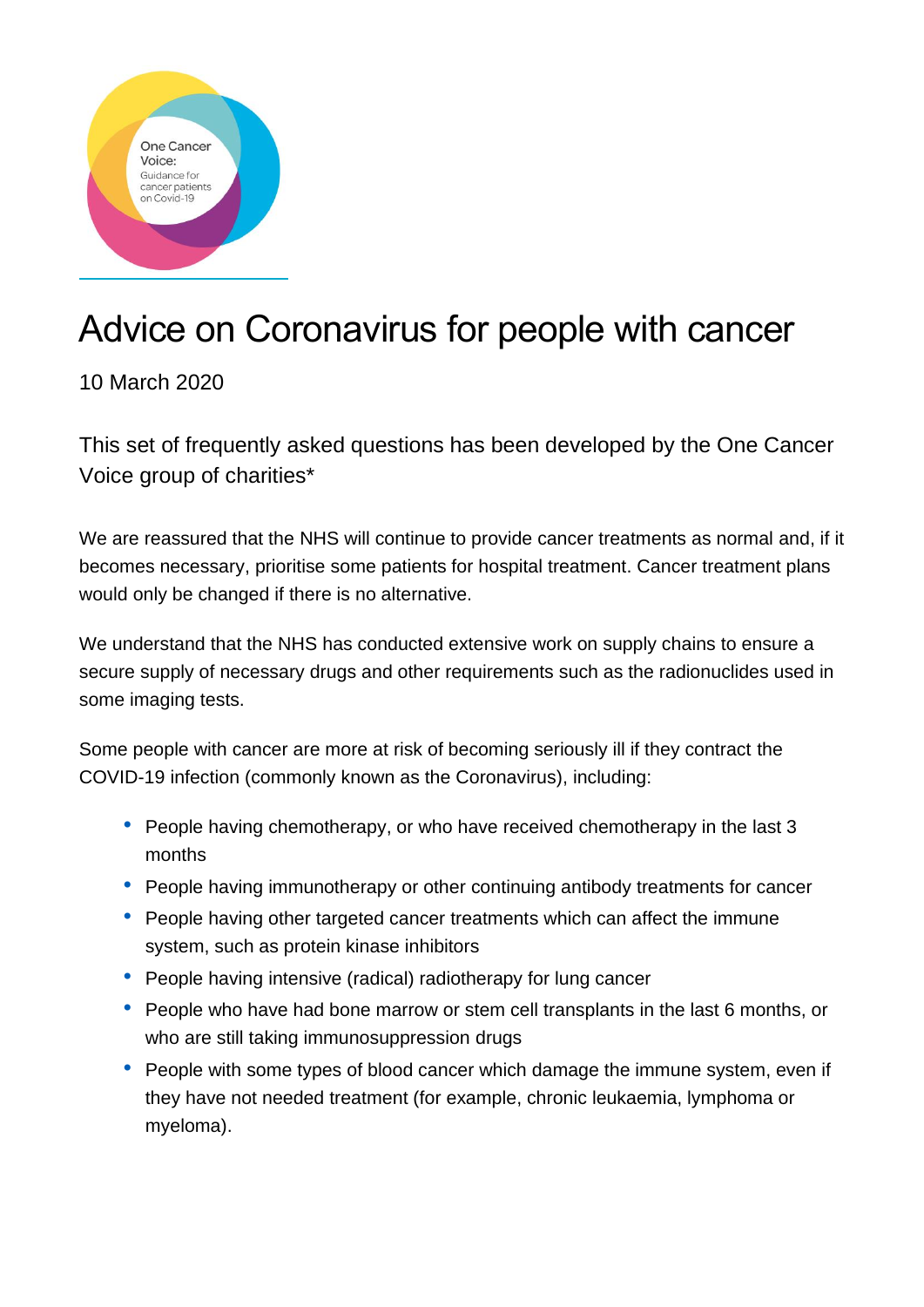Your clinician may advise people in these groups to minimise their risk of exposure to COVID-19 infection by avoiding crowded environments, limiting social interaction and maintaining careful hand hygiene.

Cancer treatment providers may also seek to minimise the time people in these groups spend in hospital departments, for example by enabling them to consult their hospital teams by telephone, and having blood tests done at GP surgeries or at home where this is possible.

For more information about COVID-19 and how to reduce the risk of infection people should consult the [NHS website.](https://www.nhs.uk/conditions/coronavirus-covid-19/)

# $\triangle A$

# **People living with cancer now**

# **Q1 Do I need to do anything differently as someone who is being treated / in remission from cancer/living with a chronic cancer?**

We recommend everyone follows the NHS advice around reducing the risk of picking up infections including thoroughly and frequently washing your hands , practicing good hygiene and avoiding contact with people who are unwell [www.nhs.uk/conditions/coronavirus-covid-](http://www.nhs.uk/conditions/coronavirus-covid-19/)[19/](http://www.nhs.uk/conditions/coronavirus-covid-19/) 

Some people with cancer are more at risk of becoming seriously ill if they contract the COVID-19 infection:

- People having chemotherapy, or who have received chemotherapy in the last three months
- People having immunotherapy or other continuing antibody treatments for cancer
- People having other targeted cancer treatments which can affect the immune system, such as protein kinase inhibitors.
- People having intensive (radical) radiotherapy for lung cancer
- People who have had bone marrow or stem cell transplants in the last 6 months, or who are still taking immunosuppression drugs
- People with some types of blood cancer which damage the immune system, even if they have not needed treatment (for example, chronic leukaemia, lymphoma or myeloma).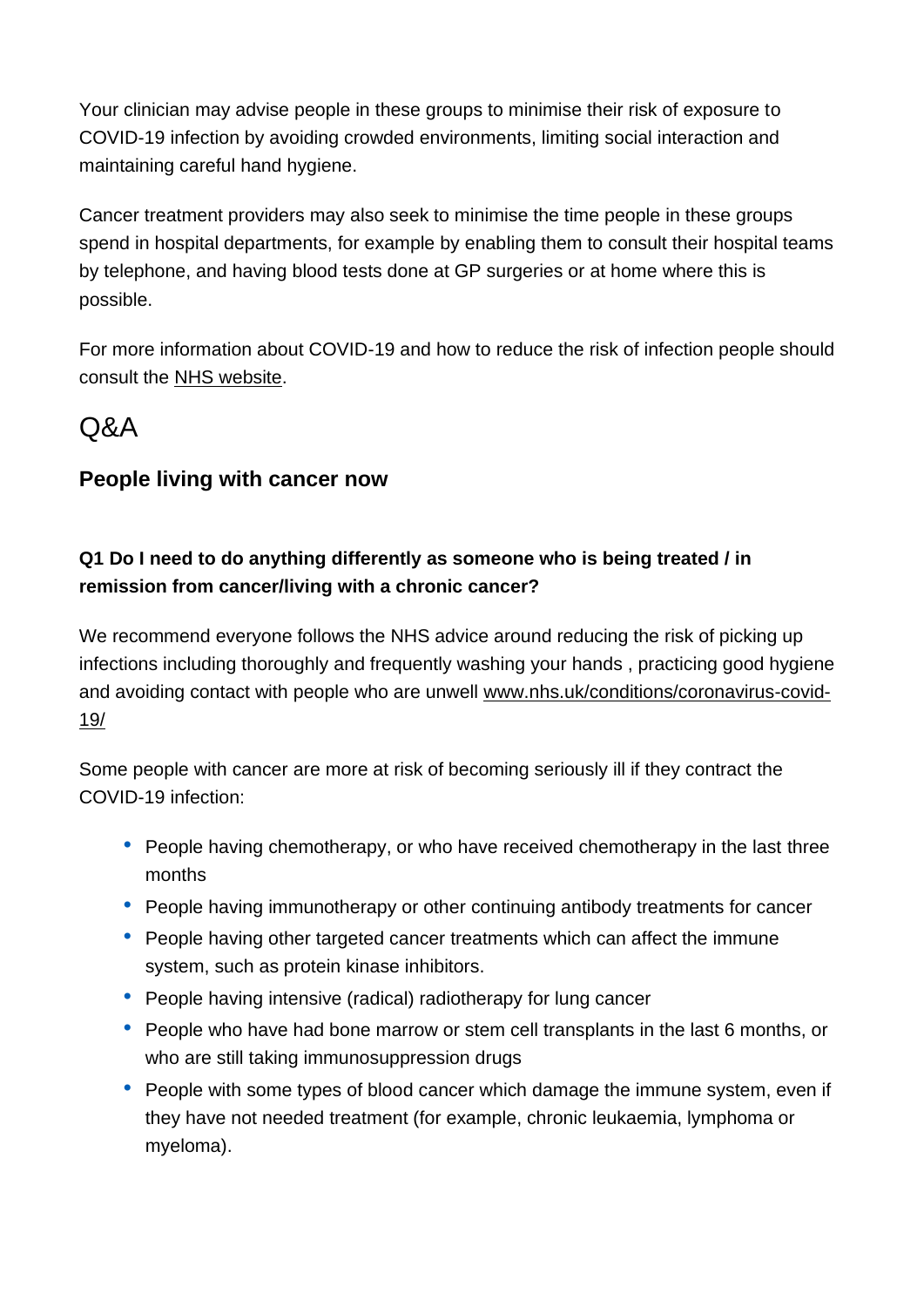Cancer treatment providers may advise people in these groups to minimise their risk of exposure to COVID-19 infection by avoiding crowded environments, limiting social interaction and maintaining careful hand hygiene.

If you are worried you might have been in contact with someone with confirmed coronavirus, **call 111** (England, Wales and Scotland) or **0300 200 7885** (Northern Ireland).

#### **Q2 The NHS website says the impact of contracting coronavirus will be more serious for cancer patients. What does that mean? Would I be more likely to die?**

Some people with cancer are more at risk of becoming seriously ill if they contract the COVID-19 infection:

- People having chemotherapy, or who have received chemotherapy in the last three months
- People having immunotherapy or other continuing antibody treatments for cancer
- People having other targeted cancer treatments which can affect the immune system, such as protein kinase inhibitors.
- People having intensive (radical) radiotherapy for lung cancer
- People who have had bone marrow or stem cell transplants in the last 6 months, or who are still taking immunosuppression drugs
- People with some types of blood cancer which damage the immune system, even if they have not needed treatment (for example, chronic leukaemia, lymphoma or myeloma).

Your clinician may advise people in these groups to minimise their risk of exposure to COVID-19 infection by avoiding crowded environments, limiting social interaction and maintaining careful hand hygiene.

#### **Q3 What will happen to my cancer treatment?/Will it be postponed?/Should I still go to hospital appointments?**

The NHS will continue to provide cancer treatments as normal. In the event of any disruption, clinicians will always make decisions to prioritise treatment for those most in need and in consultation with patients.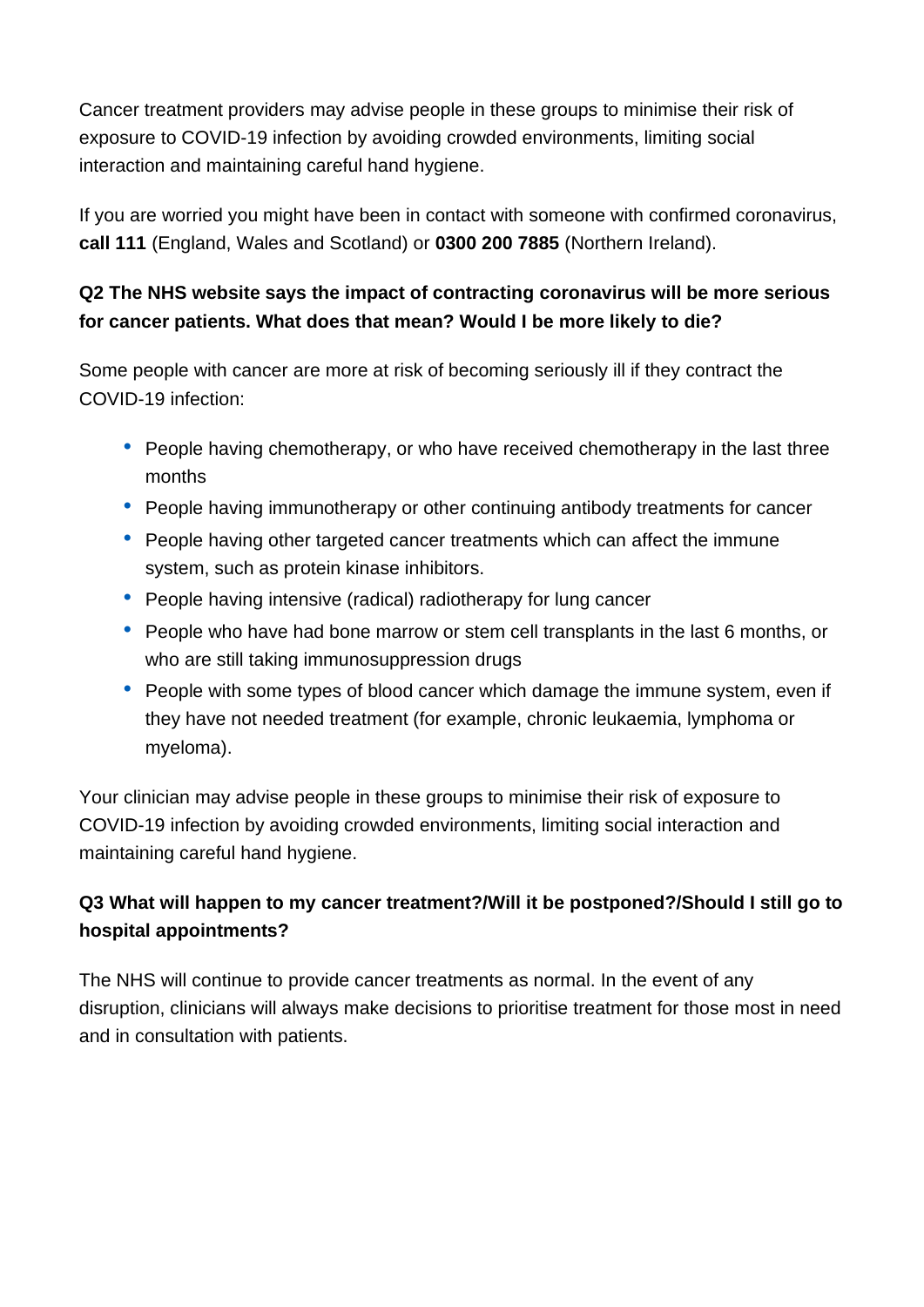#### **Q4 What are the symptoms likely to be?/Will the symptoms be different because I have cancer?/What should I look out for?**

The NHS outlines the common symptoms of coronavirus on its [website](http://www.nhs.uk/conditions/coronavirus-covid-19/)

Coronavirus can have serious effects on anyone who has a long-term health condition or a weakened immune system, including some people with cancer. Follow the advice on [avoiding catching or spreading](https://eur03.safelinks.protection.outlook.com/?url=https%3A%2F%2Fwww.nhs.uk%2Fconditions%2Fcoronavirus-covid-19%2F&data=01%7C01%7Cjohnsonp%40soton.ac.uk%7C4e5aa25e5e92443b16b908d7c133a338%7C4a5378f929f44d3ebe89669d03ada9d8%7C0&sdata=e3EsBiZdQdmHHTsz6%2FSIkj2gS2BBjAUfl%2BJ%2BwXeF2bo%3D&reserved=0) germs. (see Q1)

Get advice straight away if you are in contact with someone with confirmed coronavirus, or if you need medical help. (see Q1)

#### **Q5 What should I do if my clinician is diagnosed with coronavirus?**

See our response to Q4 above. If your clinician is diagnosed with coronavirus and you have not seen them recently, then you are unlikely to have been exposed to coronavirus.

If you are concerned about the impact this will have on your treatment, contact your hospital for advice

# **Q6 Should I go to work / not see friends / not see friends who've travelled from affected areas?**

We recommend everyone follows the NHS and government advice around reducing the risk of picking up infections, such as avoiding crowded places or coming into contact with the condition: [www.nhs.uk/conditions/coronavirus-covid-19/](http://www.nhs.uk/conditions/coronavirus-covid-19/)

We recommend everyone follows the NHS and government advice about what to do if they are concerned they have come into contact with someone with the coronavirus: [www.nhs.uk/conditions/coronavirus-covid-19/common-questions/](http://www.nhs.uk/conditions/coronavirus-covid-19/common-questions/)

The Foreign Office has the most up-to-date information about how different countries are affected: [www.nhs.uk/conditions/coronavirus-covid-19/advice-for-travellers/](http://www.nhs.uk/conditions/coronavirus-covid-19/advice-for-travellers/) 

#### **Q7 What if I have travel planned or a holiday booked to one of the affected areas – am I more at risk if I do travel?**

How cancer affects your travels will depend on a number of things. These include the type of cancer you have and how it is being treated. You should talk to your treatment team about any plans.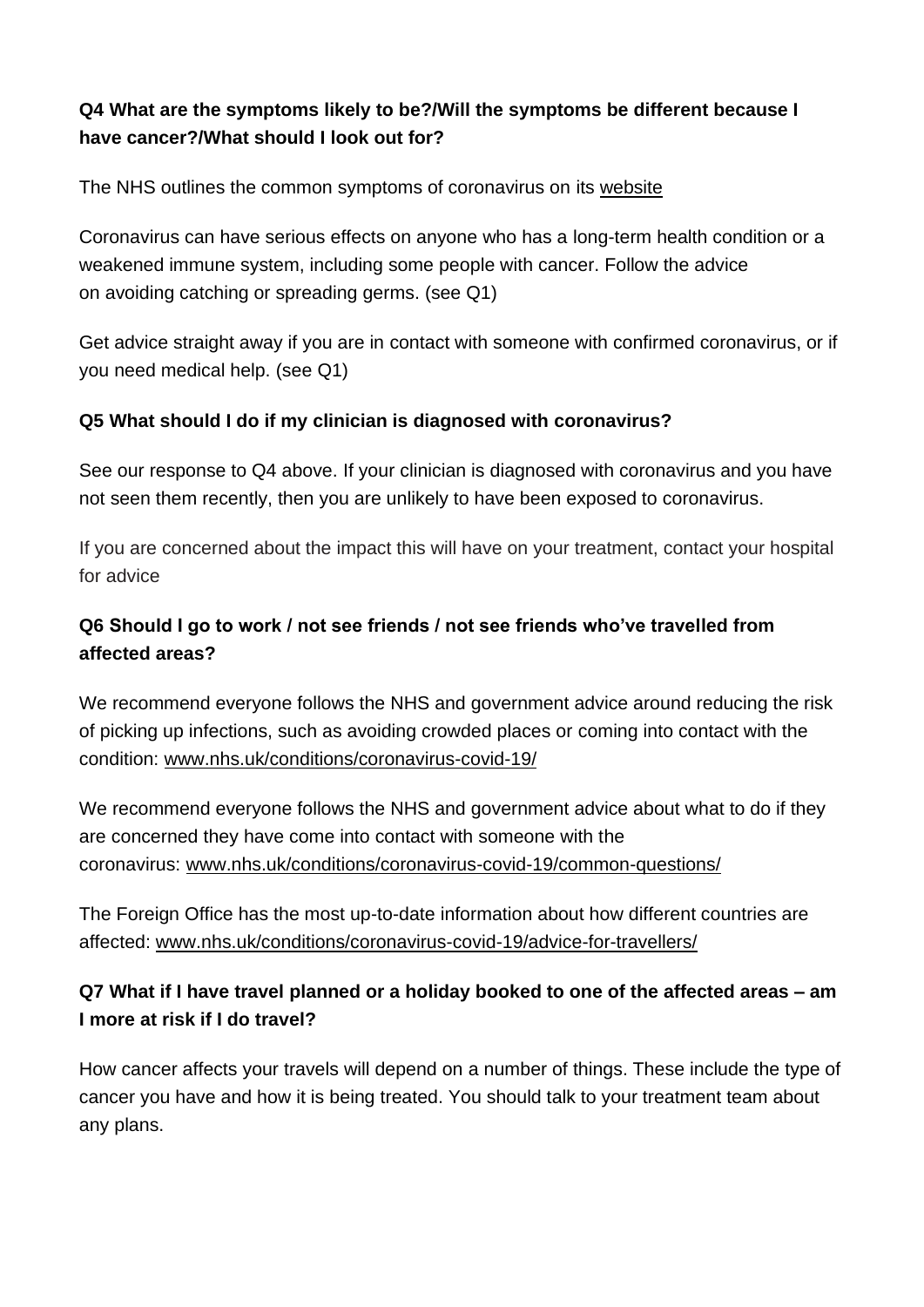The Foreign Office has the most up-to-date information about how different countries are affected: [www.nhs.uk/conditions/coronavirus-covid-19/advice-for-travellers/](http://www.nhs.uk/conditions/coronavirus-covid-19/advice-for-travellers/)

### **People who have had cancer in the past**

**Q8 Does having had cancer treatment in the past (for example, stem cell transplants, chemotherapy, radiotherapy)– even if I am now in remission – increase my risk if I get the virus?** 

This depends on the type of cancer and the treatment you have had. Most people make a full recovery after cancer treatment and their immune system either recovers fully or is not affected. (see Q1 response)

If you have been in close contact with someone with a confirmed case of COVID-19, **call 111** (England, Scotland and Wales) or **0300 200 7885** (Northern Ireland). Tell the person you speak to about the type of cancer and the treatment you had.

# **Family/friends/carers of people living with cancer**

# **Q9 I have been exposed to the virus and am a carer for someone with cancer. What should I do?**

We recommend everyone follows the NHS advice around reducing the risk of picking up infections including thoroughly washing your hands frequently, practicing good hygiene and avoiding contact with people who are unwell: www.nhs.uk/conditions/coronavirus-covid-19/

If you have been in close contact with someone with confirmed coronavirus, **call 111** (England, Scotland and Wales) or **0300 200 7885** (Northern Ireland).

If you are advised by 111 staff or other medical professionals to self-isolate then this would include minimising close contact with others.

#### **Q10 I am a carer to someone with cancer. Should I be doing anything differently?**

We recommend everyone follows the NHS advice on reducing the risk of picking up infections including thoroughly washing your hands frequently, practicing good hygiene and avoiding contact with people who are unwell: www.nhs.uk/conditions/coronavirus-covid-19/